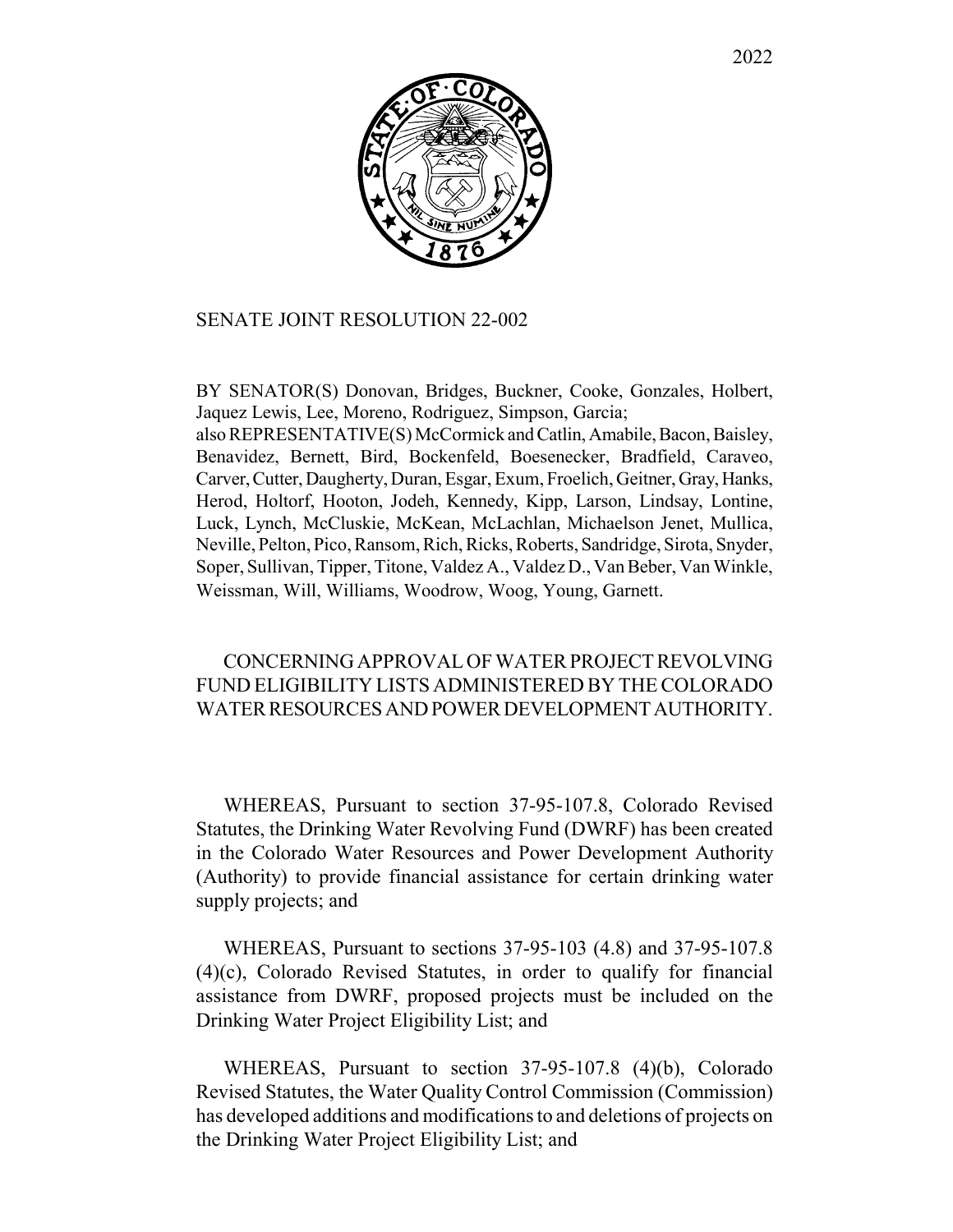WHEREAS, Pursuant to section 37-95-107.6, Colorado Revised Statutes, the Water Pollution Control Revolving Fund (WPCRF) has been created in the Authority to provide financial assistance for certain wastewater treatment system projects; and

WHEREAS, Pursuant to sections 37-95-103 (13.5) and 37-95-107.6 (4)(c), Colorado Revised Statutes, in order to qualify for assistance from the WPCRF, proposed projects must be included on the Water Pollution Control Project Eligibility List; and

WHEREAS, Pursuant to section 37-95-107.6 (4)(b), Colorado Revised Statutes, the Commission has developed additions and modifications to and deletions of projects on the Water Pollution Control Project Eligibility List; and

WHEREAS, The provision of financial assistance from the DWRF and the WPCRF for the proposed projects will preserve, protect, conserve, and develop the water resources of the state; promote the beneficial use of the waters of the state and the protection and preservation of the public health, safety, and welfare; create and preserve jobs and employment opportunities; and improve the economic welfare of the people of the state; and

WHEREAS, The General Assembly deems the additions and modifications to and deletions of projects on the Drinking Water Project Eligibility List and the Water Pollution Control Project Eligibility List adopted by the Commission to be in the interest and to the advantage of the people of the state; now, therefore,

*Be It Resolved by the Senate of the Seventy-Third General Assembly of the State of Colorado, the House concurring herein:*

1. That the following additions to the Drinking Water Project Eligibility List as defined in section 37-95-103 (4.8), Colorado Revised Statutes, and pursuant to section 37-95-107.8 (4)(c), Colorado Revised Statutes, are adopted: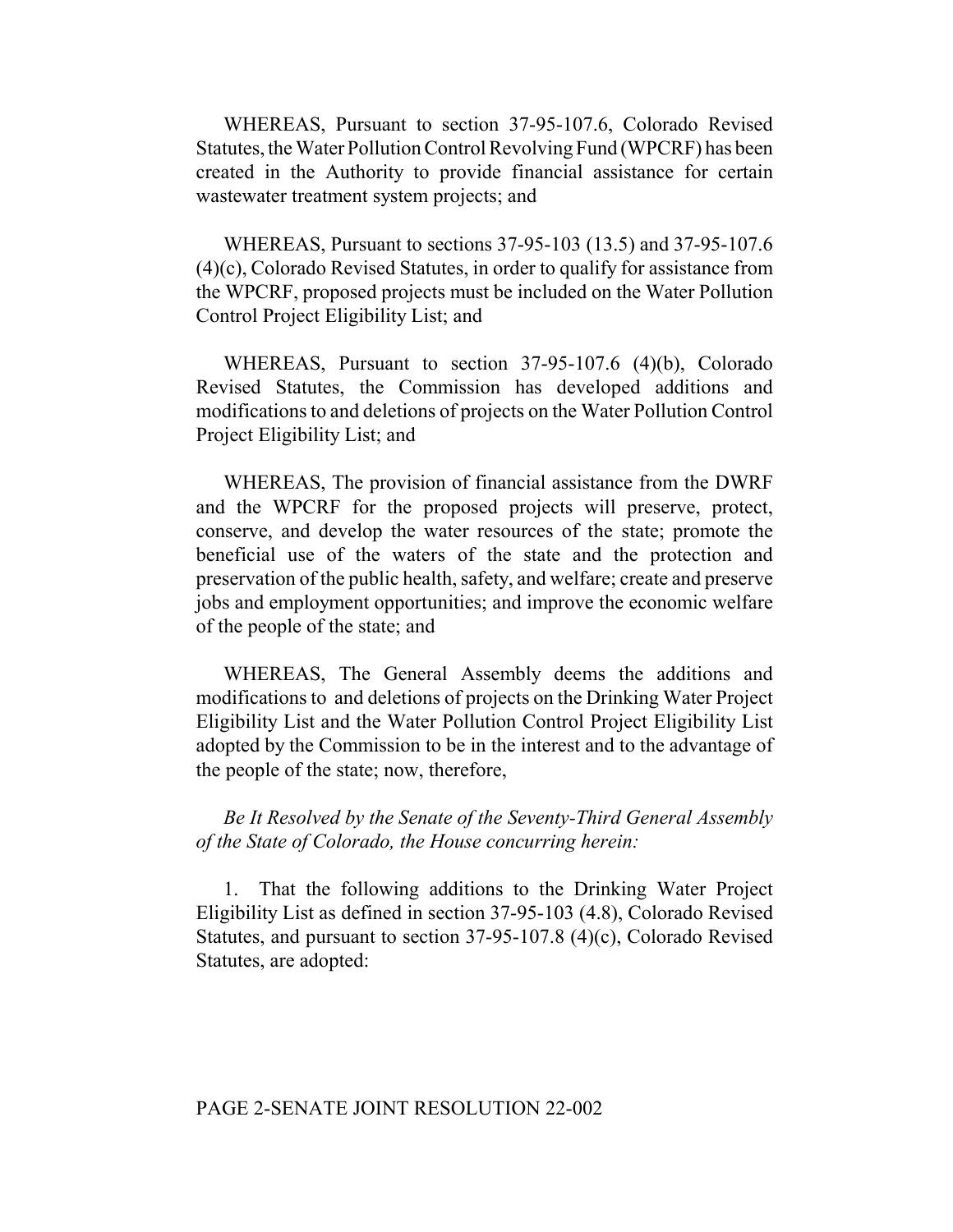## **DRINKING WATER PROJECT ELIGIBILITY LIST PROJECTS**

## **A. ADDITIONS**

| <b>ENTITY</b>                                            | <b>BRIEF PROJECT</b><br><b>DESCRIPTION</b>                                                                                                  |
|----------------------------------------------------------|---------------------------------------------------------------------------------------------------------------------------------------------|
| <b>Agate Creek Preserve</b><br>Homeowners Association    | Water management facilities<br>including, but not limited to,<br>treatment plant, distribution,<br>transmission, storage, supply,<br>meters |
| <b>Alpine Mountain Ranch</b><br>Metropolitan District    | Water management facilities<br>including, but not limited to,<br>treatment plant, distribution,<br>transmission, storage                    |
| Arapahoe County Water and<br><b>Wastewater Authority</b> | Water management facilities<br>including, but not limited to,<br>treatment plant, distribution,<br>transmission, storage                    |
| Catamount Metropolitan District                          | Water management facilities<br>including, but not limited to,<br>treatment plant, distribution,<br>transmission, meters                     |
| <b>Cathedral Water Company</b>                           | Water management facilities<br>including, but not limited to,<br>treatment plant, distribution,<br>transmission, supply                     |
| Cherry Creek Village Water<br>District                   | Water management facilities<br>including, but not limited to,<br>distribution, transmission, meters                                         |
| <b>Columbine Lakes Homeowners</b><br>Association         | Water management facilities<br>including, but not limited to,<br>distribution, transmission, meters                                         |

## PAGE 3-SENATE JOINT RESOLUTION 22-002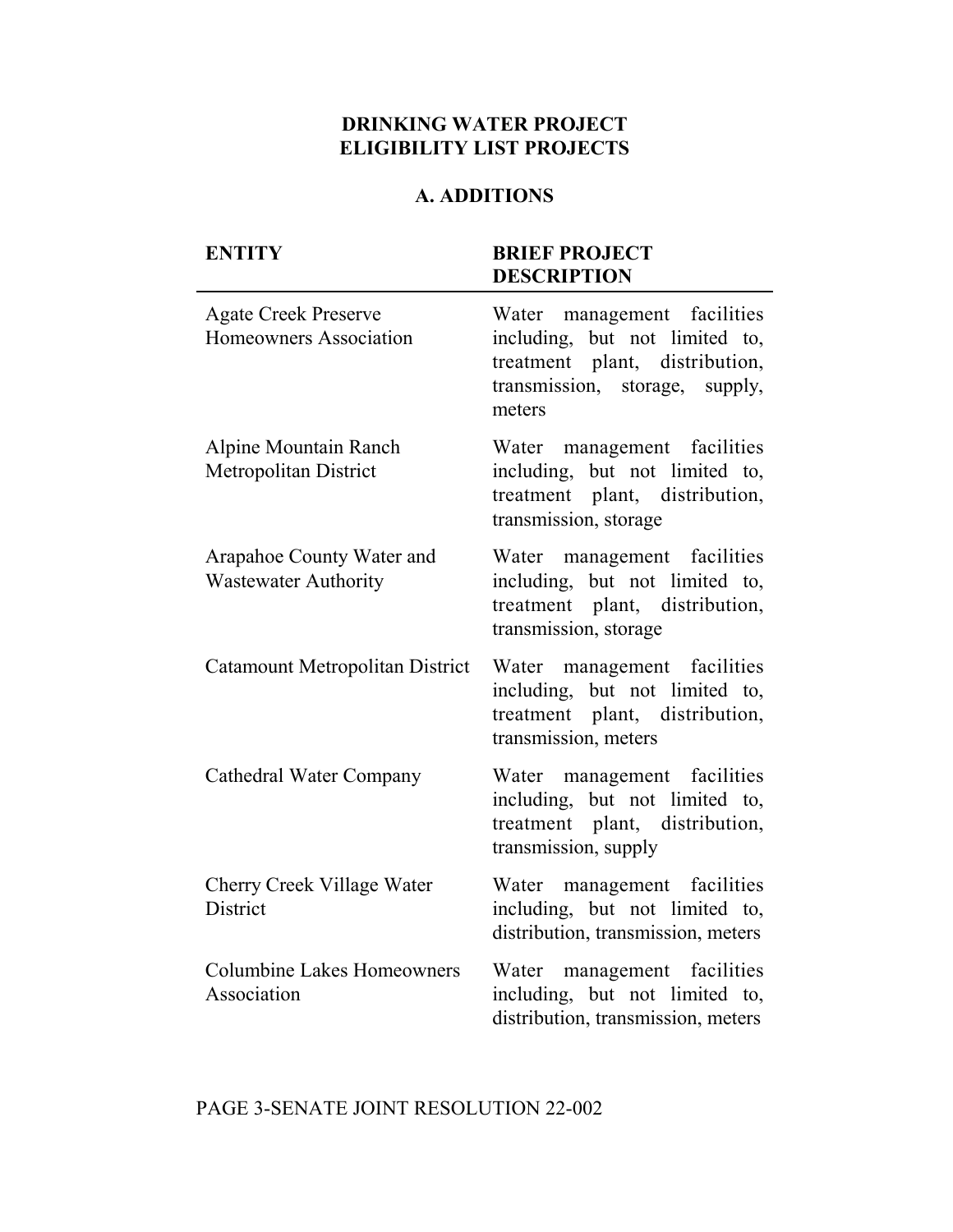| Creede, City of                                            | Water management facilities<br>including, but not limited to,<br>treatment plant, storage                                                                                |
|------------------------------------------------------------|--------------------------------------------------------------------------------------------------------------------------------------------------------------------------|
| Crowley County Water<br>Association                        | Water management facilities<br>including, but not limited to,<br>treatment plant, storage, supply,<br>water rights                                                       |
| Dakota Ridge Homeowners<br>Association                     | Water management facilities<br>including, but not limited to,<br>treatment plant, distribution,<br>transmission, storage, supply,<br>meters                              |
| Deerwood Service Company                                   | Water management facilities<br>including, but not limited to,<br>treatment plant, distribution,<br>transmission, storage, supply,<br>meters                              |
| Edgewater, City of                                         | Water management facilities<br>including, but not limited to,<br>distribution, transmission                                                                              |
| <b>Falcon Heights Property Owners</b><br>Association, Inc. | Water management facilities<br>including, but not limited to,<br>treatment plant, distribution,<br>transmission, meters                                                  |
| <b>Fayette Water Company</b>                               | Water management facilities<br>including, but not limited to,<br>treatment plant, consolidation,<br>distribution, transmission, storage,<br>supply, meters, water rights |
| <b>Fox Estates Homeowners</b><br>Association               | Water management facilities<br>including, but not limited to,<br>treatment plant, distribution,<br>transmission, storage, supply                                         |

# PAGE 4-SENATE JOINT RESOLUTION 22-002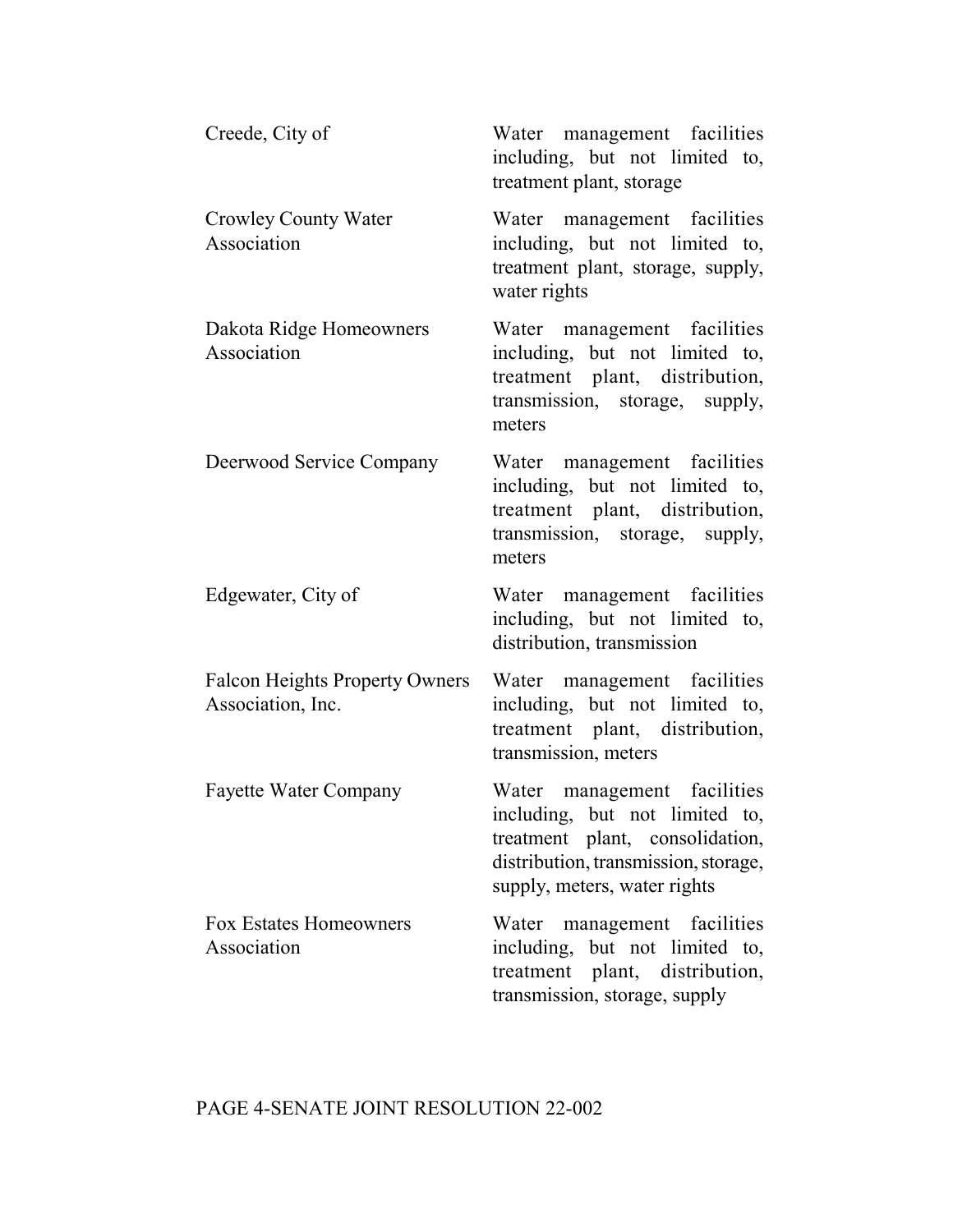| Fox Fire Subdistrict of the La<br>Plata Archuleta Water District | Water management facilities<br>including, but not limited to,<br>treatment plant, distribution,<br>transmission, supply, meters,<br>interconnection                           |
|------------------------------------------------------------------|-------------------------------------------------------------------------------------------------------------------------------------------------------------------------------|
| Freeman Creek                                                    | Water management facilities<br>including, but not limited to,<br>treatment plant, distribution,<br>transmission, storage, supply                                              |
| Grace-Mar Water, Inc.                                            | Water management facilities<br>including, but not limited to,<br>storage                                                                                                      |
| Holland Hills Metropolitan<br><b>District</b>                    | Water management facilities<br>including, but not limited to,<br>distribution, transmission, storage                                                                          |
| Hoover Hills Water and<br><b>Sanitation District</b>             | Water management facilities<br>including, but not limited to,<br>treatment plant, distribution,<br>transmission, meters,<br>interconnection                                   |
| Larimer County/Livermore<br><b>Community Water Association</b>   | Water management facilities<br>including, but not limited to,<br>treatment plant, distribution,<br>transmission, water rights                                                 |
| Little Thompson Water District                                   | Water management facilities<br>including, but not limited to,<br>treatment plant, distribution,<br>transmission, storage, supply,<br>green infrastructure,<br>interconnection |
| Loveland, City of                                                | Water management facilities<br>including, but not limited to,<br>distribution, transmission, storage                                                                          |

# PAGE 5-SENATE JOINT RESOLUTION 22-002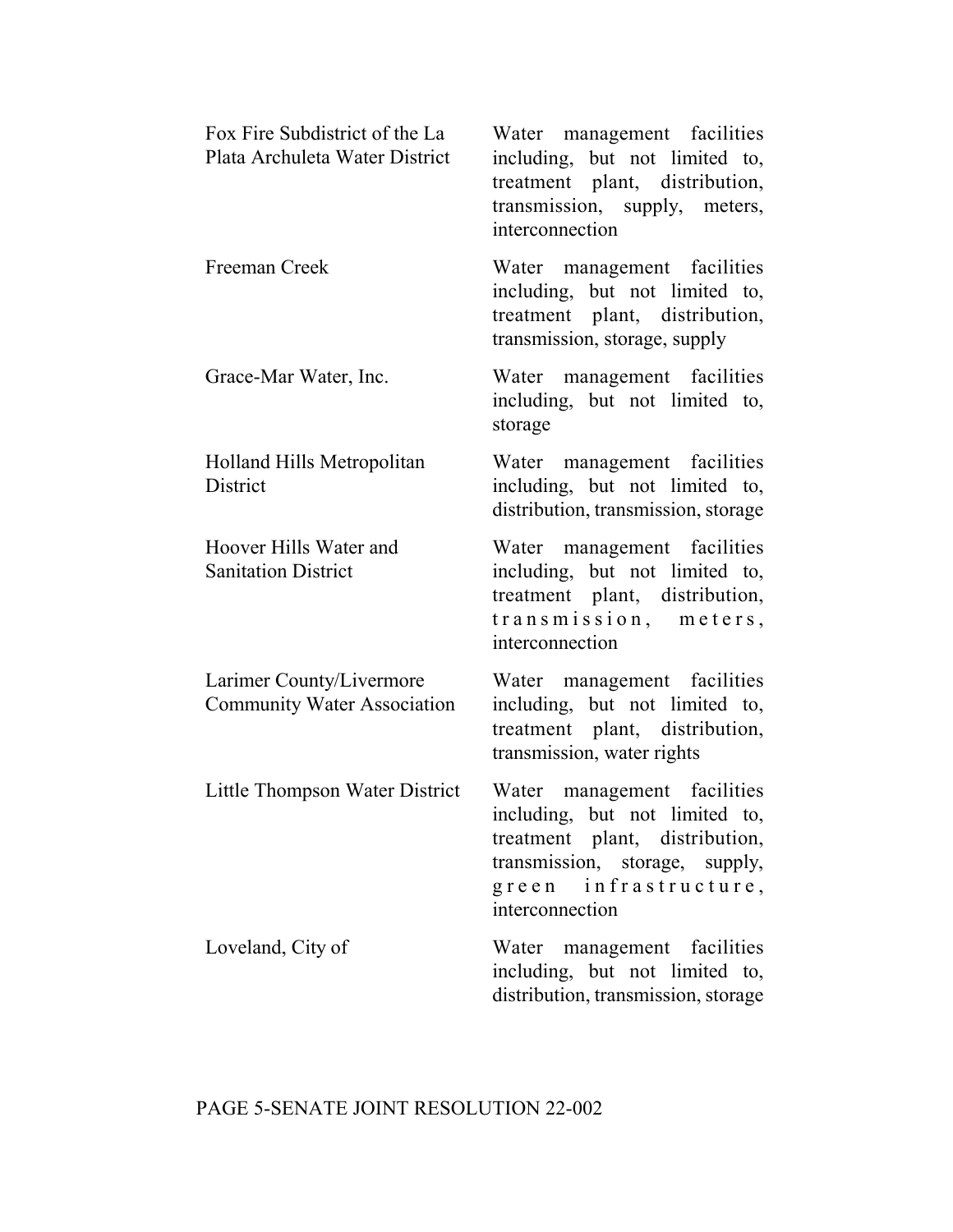| Lowell Whiteman School, Inc.<br>dba Steamboat Mountain School | Water management facilities<br>including, but not limited to,<br>treatment plant, distribution,<br>transmission, storage, supply                                                      |
|---------------------------------------------------------------|---------------------------------------------------------------------------------------------------------------------------------------------------------------------------------------|
| Marble Water Company                                          | Water management facilities<br>including, but not limited to,<br>treatment plant, distribution,<br>transmission, storage, supply,<br>meters, source water protection                  |
| Meridian Service Metropolitan<br><b>District</b>              | Water management facilities<br>including, but not limited to,<br>treatment plant, distribution,<br>transmission, supply                                                               |
| North Routt Community Charter<br>School                       | Water management facilities<br>including, but not limited to,<br>treatment plant, interconnection                                                                                     |
| Parker Water and Sanitation<br>District                       | Water management facilities<br>including, but not limited to,<br>treatment plant, distribution,<br>transmission, storage, supply,<br>meters, green infrastructure,<br>interconnection |
| Ranch at Roaring Fork<br>Homeowners Association               | Water management facilities<br>including, but not limited to,<br>treatment plant, consolidation,<br>distribution, transmission, storage,<br>supply, interconnection                   |
| <b>Ravencrest Chalet Retreat</b><br>Center                    | Water management facilities<br>including, but not limited to,<br>treatment plant                                                                                                      |
| <b>Shawnee Water Consumers</b><br>Association                 | Water management facilities<br>including, but not limited to,<br>treatment plant, distribution,<br>transmission, storage, supply,<br>meters                                           |

# PAGE 6-SENATE JOINT RESOLUTION 22-002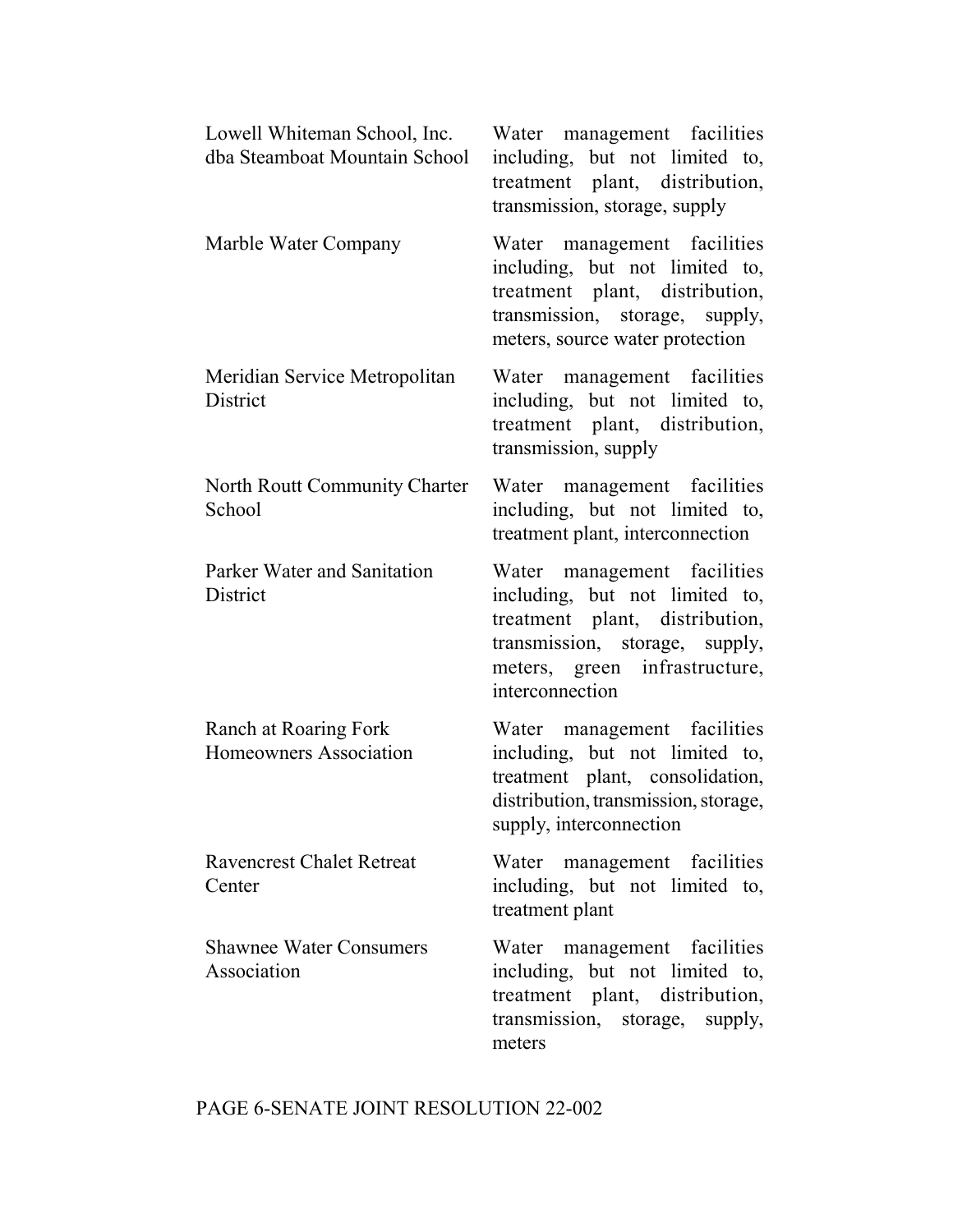| Sidney Peak Ranch Owners'<br>Association, Inc.       | Water management facilities<br>including, but not limited to,<br>treatment plant, distribution,<br>transmission, supply                                                               |
|------------------------------------------------------|---------------------------------------------------------------------------------------------------------------------------------------------------------------------------------------|
| <b>Sky Corral Ranch Retreat Center</b>               | Water management facilities<br>including, but not limited to,<br>treatment plant, supply                                                                                              |
| South Metro Water Supply<br>Authority                | Water management facilities<br>including, but not limited to,<br>treatment plant, storage, supply,<br>source water protection                                                         |
| Steamboat II Metropolitan<br>District                | Water management facilities<br>including, but not limited to,<br>treatment plant, distribution,<br>transmission, storage, supply                                                      |
| <b>Stucker Mesa Domestic Water</b><br>Company        | Water management facilities<br>including, but not limited to,<br>treatment plant, storage, supply                                                                                     |
| Sugar City, Town of                                  | Water management facilities<br>including, but not limited to,<br>treatment plant, distribution,<br>transmission, storage, supply,<br>meters, source water protection,<br>water rights |
| Teller County Water and<br>Sanitation District No. 1 | Water management facilities<br>including, but not limited to,<br>treatment plant, supply                                                                                              |
| <b>Todd Creek Village</b><br>Metropolitan District   | Water management facilities<br>including, but not limited to,<br>treatment plant, distribution,<br>transmission, storage, supply,<br>meters, source water protection,<br>water rights |

# PAGE 7-SENATE JOINT RESOLUTION 22-002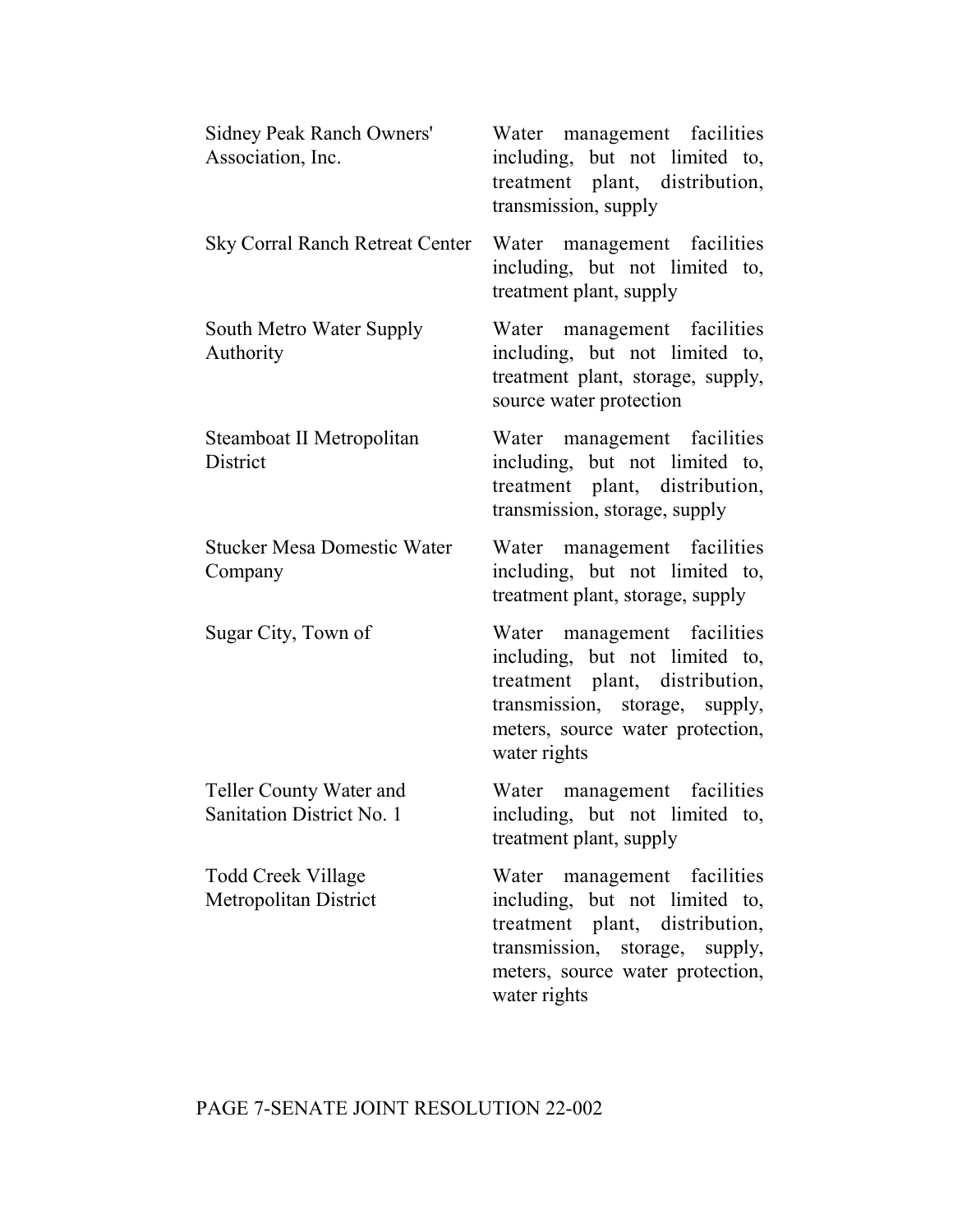| <b>Valley Water Company</b>                     | Water management facilities<br>including, but not limited to,<br>treatment plant, distribution,<br>transmission, storage, water rights                       |
|-------------------------------------------------|--------------------------------------------------------------------------------------------------------------------------------------------------------------|
| Vroman Water Company                            | Water management facilities<br>including, but not limited to,<br>treatment plant, consolidation,<br>storage, supply, water rights                            |
| <b>Weld County School District</b><br>$RE-10J$  | Water management facilities<br>including, but not limited to,<br>treatment plant                                                                             |
| <b>Westcreek Lakes Water District</b>           | Water management facilities<br>including, but not limited to,<br>treatment plant, distribution,<br>transmission, storage, supply,<br>source water protection |
| <b>Woodland West Water Users</b><br>Association | Water management facilities<br>including, but not limited to,<br>treatment plant, supply, meters                                                             |
| YMCA of Pueblo                                  | Water management facilities<br>including, but not limited to,<br>treatment plant, distribution,<br>transmission, storage, supply,<br>meters                  |

2. That the following modifications to projects from the previous Drinking Water Project Eligibility List as defined in section 37-95-103 (4.8), Colorado Revised Statutes, and pursuant to section 37-95-107.8 (4)(c), Colorado Revised Statutes, due to name or project change are adopted: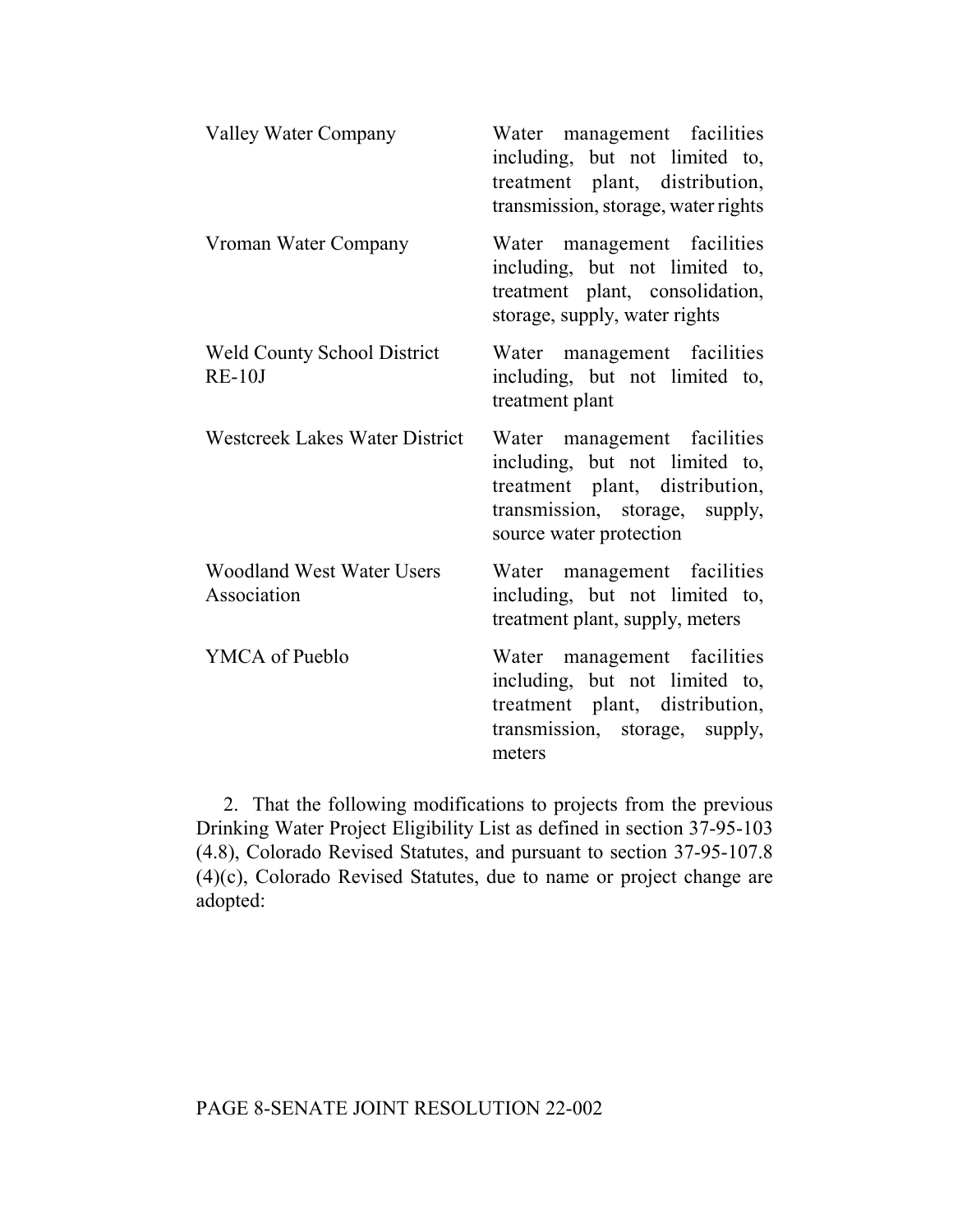#### **B. MODIFICATIONS**

### **ENTITY STATUS** Alamosa, City of Project change, adding water rights Aspen, City of Project change, adding water rights Aurora, City of Project change, adding water rights Blue Mountain Water District Project change, adding supply Blue River Valley Ranch Lakes Association Project change, adding interconnection Brookside, Town of Project change, adding consolidation, water rights Buffalo Mountain Metropolitan **District** Project change, adding water rights Byers Water and Sanitation **District** Project change, adding source water protection Campo, Town of Project change, adding water rights Cottonwood Water and Sanitation District Project change, adding source water protection Crawford, Town of Project change, adding source water protection Crested Butte South Metropolitan District Project change, adding treatment plant, meters Crowley, Town of Project change, adding water rights Dacono, City of Project change, adding water rights Dolores, Town of Project change, adding storage

#### PAGE 9-SENATE JOINT RESOLUTION 22-002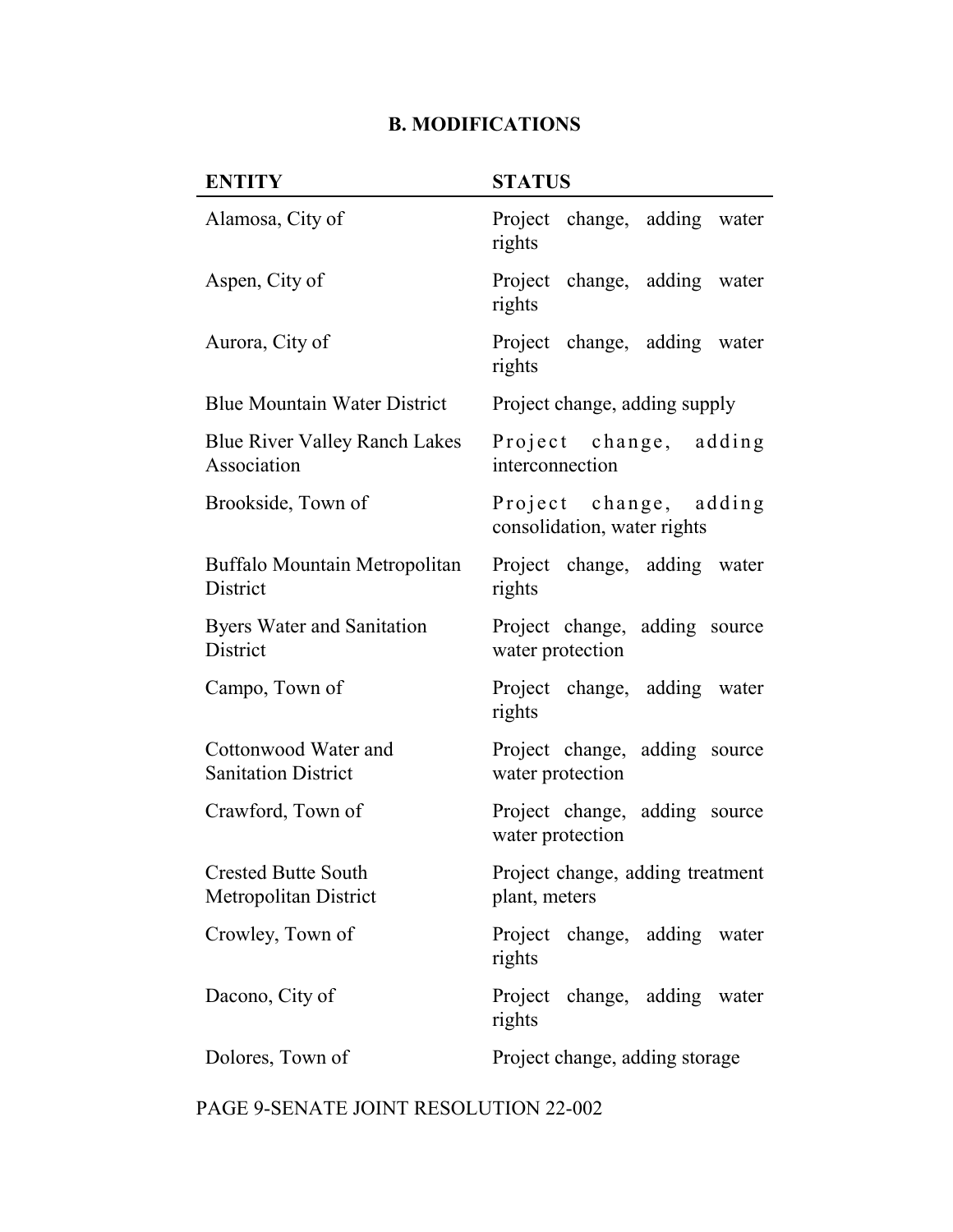| Donala Water and Sanitation<br>District                            | rights           | Project change, adding water                             |  |
|--------------------------------------------------------------------|------------------|----------------------------------------------------------|--|
| Eads, Town of                                                      | rights           | Project change, adding water                             |  |
| Eagle River Water and<br><b>Sanitation District</b>                |                  | Project change, adding supply                            |  |
| Elizabeth, Town of                                                 |                  | Project change, adding supply                            |  |
| Empire, Town of                                                    | rights           | Project change, adding water                             |  |
| Eureka Water Company                                               | rights           | Project change, adding water                             |  |
| Federal Heights, City of                                           |                  | Project change, adding treatment<br>plant, consolidation |  |
| Fowler, Town of                                                    | rights           | Project change, adding water                             |  |
| Gardner Water and Sanitation<br><b>Public Improvement District</b> | rights           | Project change, adding water                             |  |
| Georgetown, Town of                                                | rights           | Project change, adding water                             |  |
| Glenwood Springs, City of                                          | interconnection  | Project change, adding                                   |  |
| Granada, Town of                                                   | rights           | Project change, adding water                             |  |
| Hotchkiss, Town of                                                 | rights           | Project change, adding water                             |  |
| <b>Inverness Water and Sanitation</b><br>District                  | water protection | Project change, adding source                            |  |
| Kiowa Water and Wastewater<br>Authority                            |                  | Project change, adding meters                            |  |
| La Veta, Town of                                                   | rights           | Project change, adding water                             |  |

# PAGE 10-SENATE JOINT RESOLUTION 22-002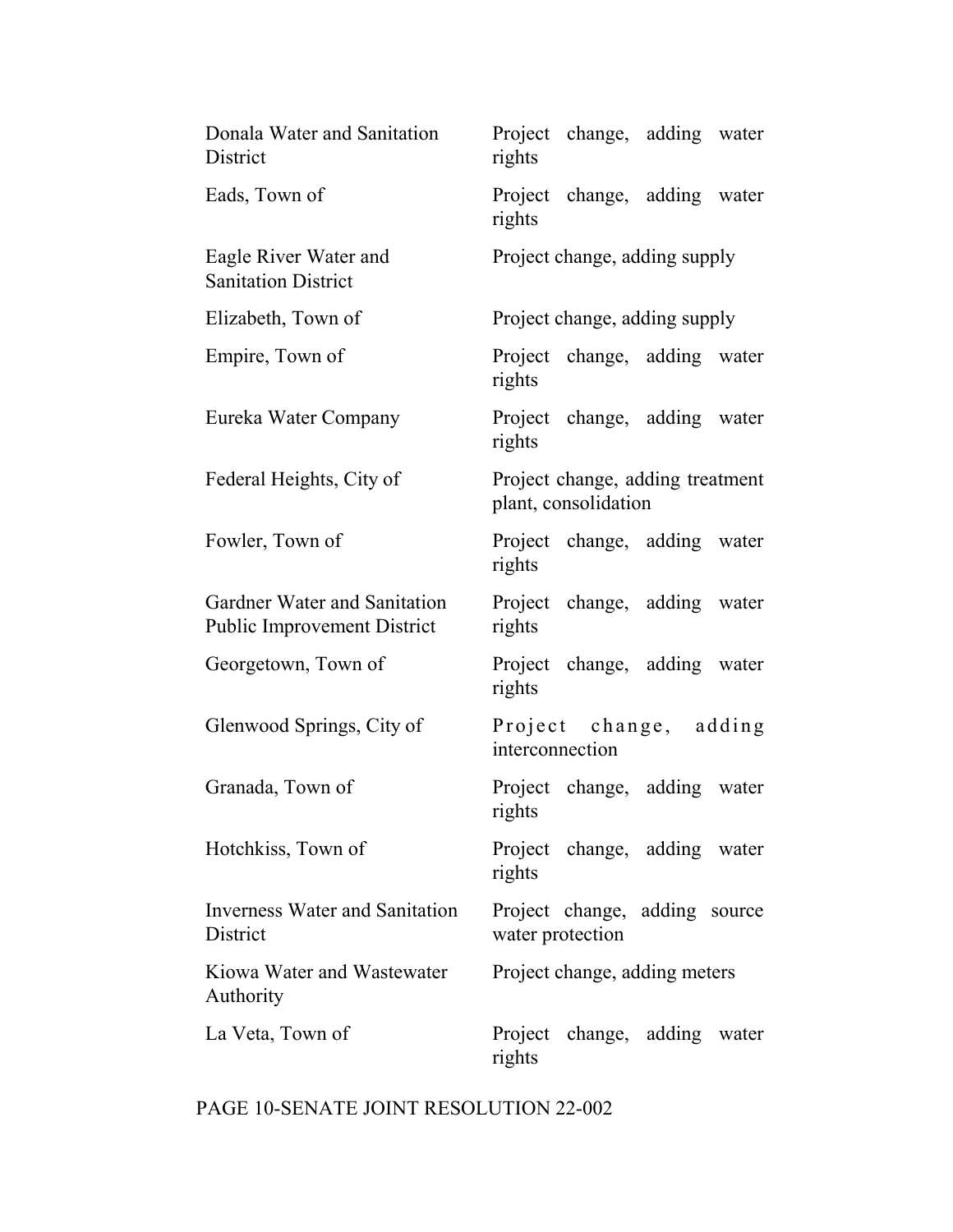| Las Animas, City of                                       | Project change, adding water<br>rights            |
|-----------------------------------------------------------|---------------------------------------------------|
| Lakewood, City of                                         | Project change, adding storage,<br>supply, meters |
| Lamar, City of                                            | Project change, adding water<br>rights            |
| Larkspur, Town of                                         | Project change, adding water<br>rights            |
| Lincoln, County of                                        | Project change, adding water<br>rights            |
| Lookout Mountain Water<br>District                        | Project change, adding<br>consolidation           |
| Manzanola, Town of                                        | Project change, adding water<br>rights            |
| McClave Water Association,<br>Inc.                        | Project change, adding water<br>rights            |
| Minturn, Town of                                          | Project change, adding water<br>rights            |
| Monument, Town of                                         | Project change, adding meters                     |
| Mount Carbon Metropolitan<br>District                     | Project change, adding supply                     |
| Mt. Crested Butte Water and<br><b>Sanitation District</b> | Project change, adding water<br>rights            |
| North Table Mountain Water<br>and Sanitation District     | Project change, adding green<br>infrastructure    |
| Orchard City, Town of                                     | Project change, adding water<br>rights            |
| Ordway, Town of                                           | Project change, adding water<br>rights            |

# PAGE 11-SENATE JOINT RESOLUTION 22-002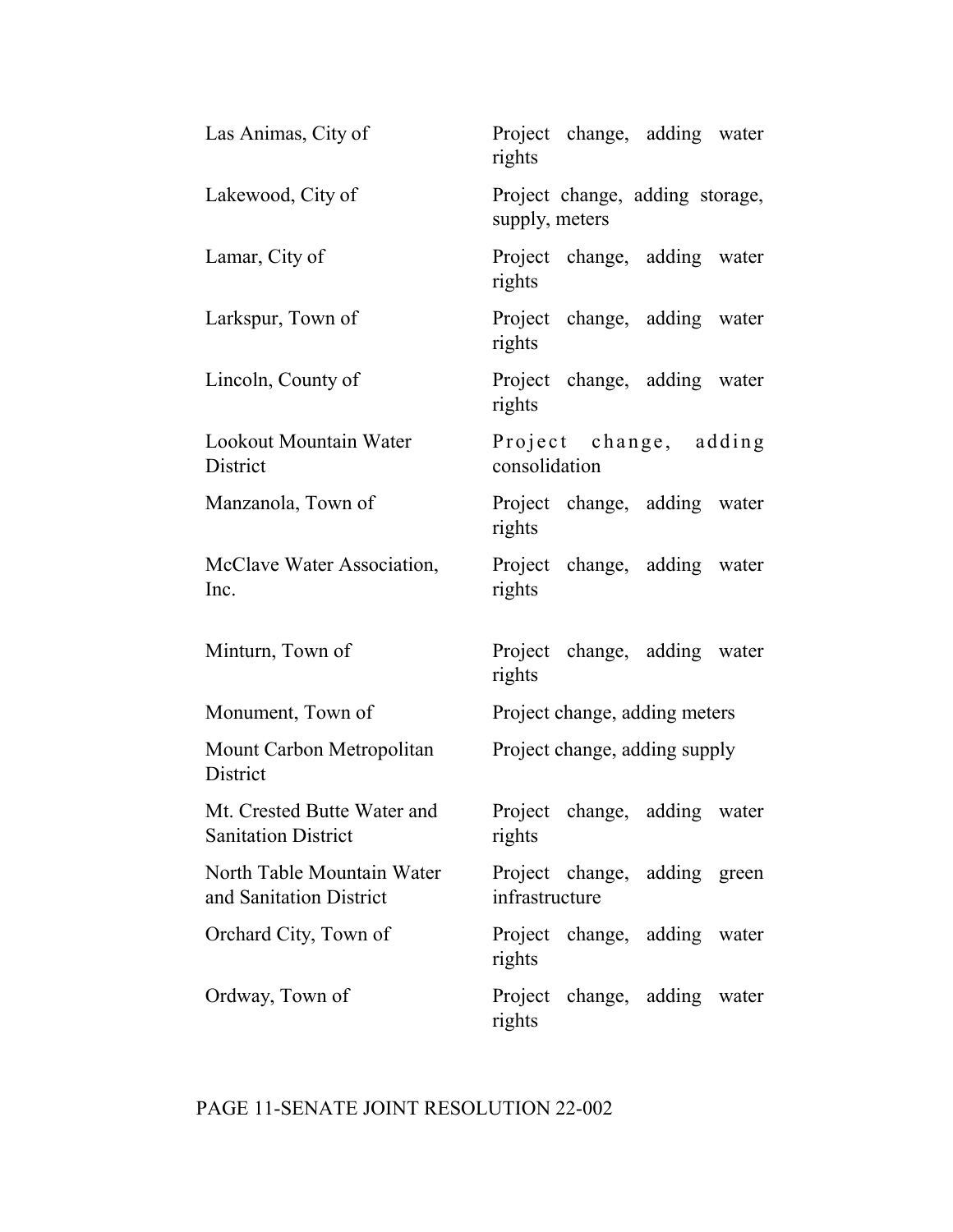| Palmer Lake, Town of                                   | Project change, adding water<br>rights                                                         |
|--------------------------------------------------------|------------------------------------------------------------------------------------------------|
| Patterson Valley Water<br>Company                      | Project change, adding source<br>water protection, water rights                                |
| Platteville, Town of                                   | Project change, adding water<br>rights                                                         |
| Pritchett, Town of                                     | Project change, adding water<br>rights                                                         |
| Red Sky Ranch Metropolitan<br>District                 | Project change, adding treatment<br>plant                                                      |
| Rockvale, Town of                                      | Project change, adding water<br>rights                                                         |
| Round Mountain Water and<br><b>Sanitation District</b> | Project change, adding water<br>rights                                                         |
| Routt County/Community of<br>Phippsburg                | Project change, adding water<br>rights                                                         |
| Shannon Water and Sanitation<br>District               | Project change, adding green<br>infrastructure                                                 |
| <b>Sheridan Lake Water District</b>                    | Project change, adding water<br>rights                                                         |
| <b>Somerset Domestic Water</b><br>District             | Project change, adding source<br>water protection                                              |
| Steamboat Lake Water and<br><b>Sanitation District</b> | Project change, adding treatment<br>plant, interconnection, supply,<br>source water protection |
| Steamboat Springs, City of                             | Project change, adding source<br>water protection                                              |
| <b>Stratmoor Hills Water District</b>                  | Project change, adding source<br>water protection                                              |
| Swink, Town of                                         | Project change, adding water<br>rights                                                         |

# PAGE 12-SENATE JOINT RESOLUTION 22-002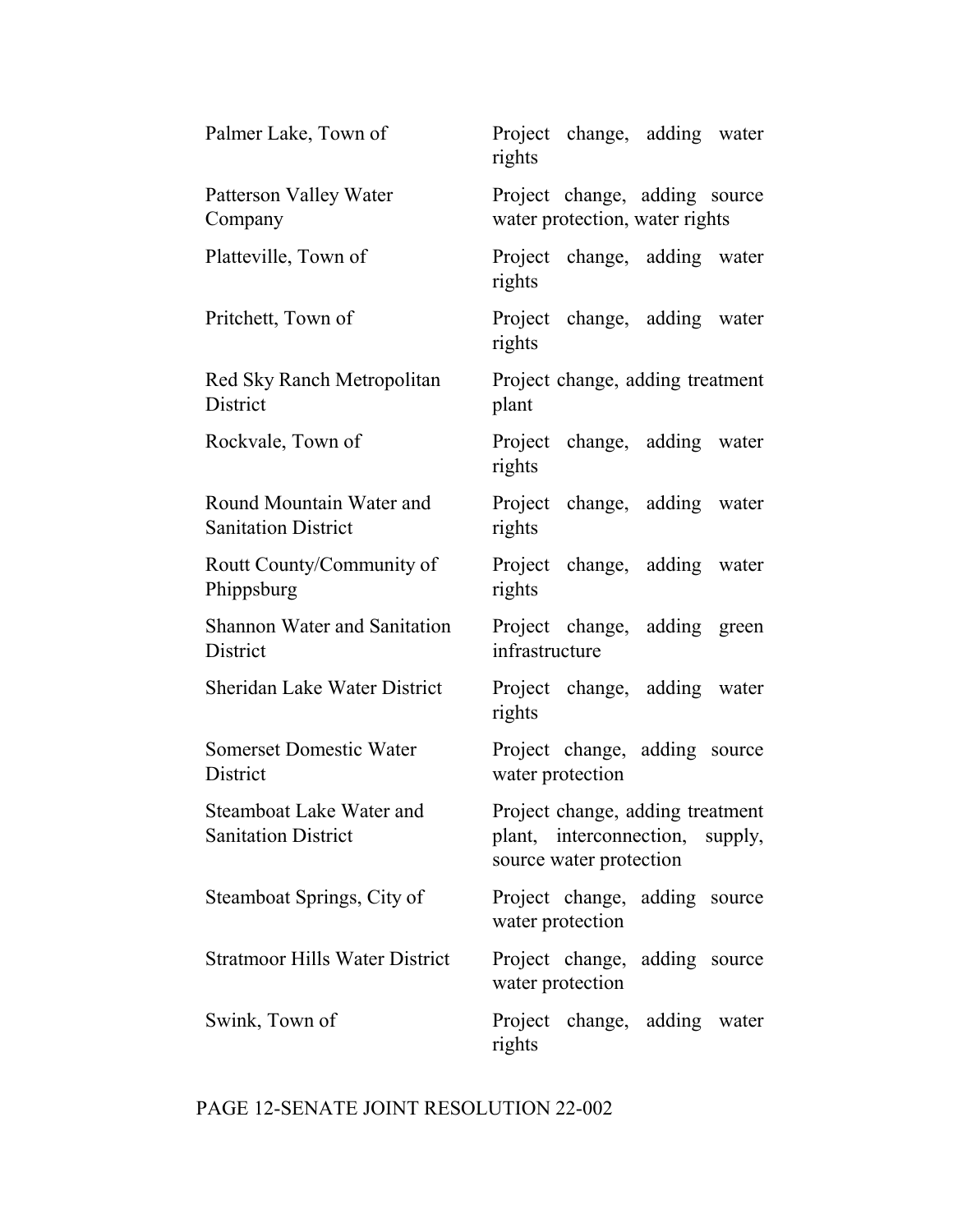| <b>Trail West Owners Association</b>      | Project change, adding treatment                                                              |
|-------------------------------------------|-----------------------------------------------------------------------------------------------|
| Inc.                                      | plant, storage                                                                                |
| Tri-County Water Conservancy<br>District  | Project change, adding supply                                                                 |
| Trinidad, City of                         | Project change, adding water<br>rights                                                        |
| <b>Upper Road 42 Water</b><br>Association | Project change, adding treatment<br>plant, consolidation,<br>interconnection, storage, meters |
| West Grand Valley Water                   | Project change, adding water                                                                  |
| Company                                   | rights                                                                                        |
| Widefield Water and Sanitation            | Project change, adding water                                                                  |
| District                                  | rights                                                                                        |
| Wiggins, Town of                          | Project change, adding water<br>rights                                                        |
| Willow Brook Metropolitan                 | Project change, adding meters,                                                                |
| District                                  | green infrastructure                                                                          |

3. That the following deletion of projects from the previous Drinking Water Project Eligibility List as defined in section 37-95-103 (4.8), Colorado Revised Statutes, and pursuant to section 37-95-107.8 (4)(c), Colorado Revised Statutes, due to completion, funding from other resources, ineligibility for DWRF assistance, or achieving compliance, are adopted:

#### **C. DELETIONS**

| <b>ENTITY</b>                                                                                   | <b>STATUS</b>                           |
|-------------------------------------------------------------------------------------------------|-----------------------------------------|
| Costilla County/Garcia Domestic Project complete or no longer<br><b>Water Users Association</b> | needed                                  |
| Hidden Valley Mutual Water<br>Company                                                           | Project complete or no longer<br>needed |

## PAGE 13-SENATE JOINT RESOLUTION 22-002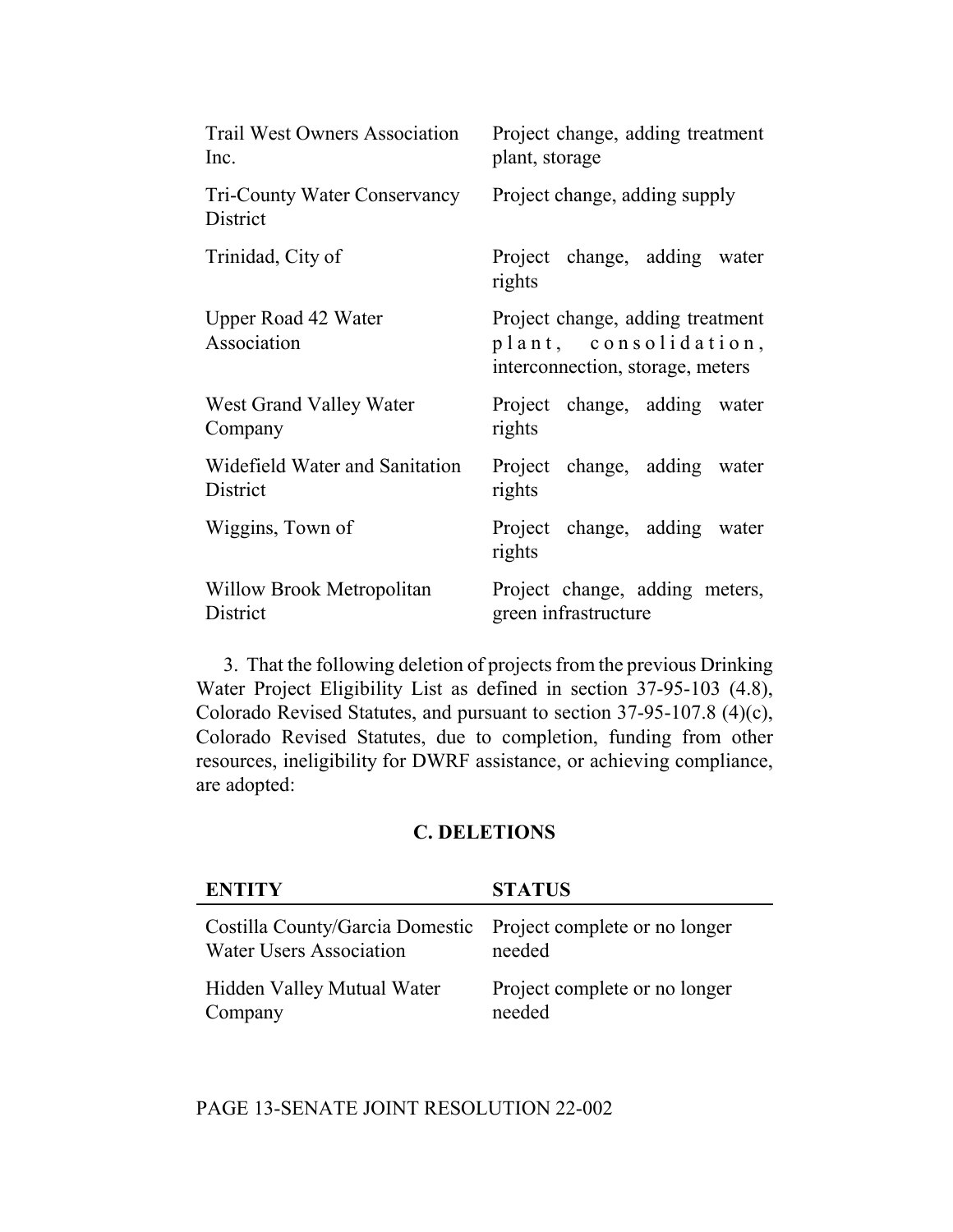| Larimer County/Charles Heights Project complete or no longer<br><b>Water Association</b> | needed                        |
|------------------------------------------------------------------------------------------|-------------------------------|
| Larimer County/Wonderview                                                                | Project complete or no longer |
| Condominium Association                                                                  | needed                        |

4. That the following additions to the Water Pollution Control Project Eligibility List as defined in section 37-95-103 (13.5), Colorado Revised Statutes, and pursuant to section 37-95-107.6 (4)(c), Colorado Revised Statutes, are adopted:

### **WATER POLLUTION CONTROL PROJECT ELIGIBILITY LIST PROJECTS**

#### **A. ADDITIONS**

#### **ENTITY BRIEF PROJECT DESCRIPTION**

| Arapahoe County Water and<br><b>Wastewater Authority</b> | Wastewater treatment system<br>improvements including, but not<br>limited to, treatment plant,<br>collection, interceptor, reuse |
|----------------------------------------------------------|----------------------------------------------------------------------------------------------------------------------------------|
| <b>Boulder Valley School District</b>                    | Wastewater treatment<br>system<br>improvements including, but not<br>limited to, stormwater                                      |
| Cheraw, Town of                                          | Wastewater treatment<br>system<br>improvements including, but not<br>limited to, treatment plant,<br>collection, interceptor     |
| Costilla County                                          | Wastewater treatment system<br>improvements including, but not<br>limited to, treatment plant,<br>collection, interceptor        |
| Dacono, City of                                          | Wastewater treatment system<br>improvements including, but not<br>limited to, stormwater                                         |

PAGE 14-SENATE JOINT RESOLUTION 22-002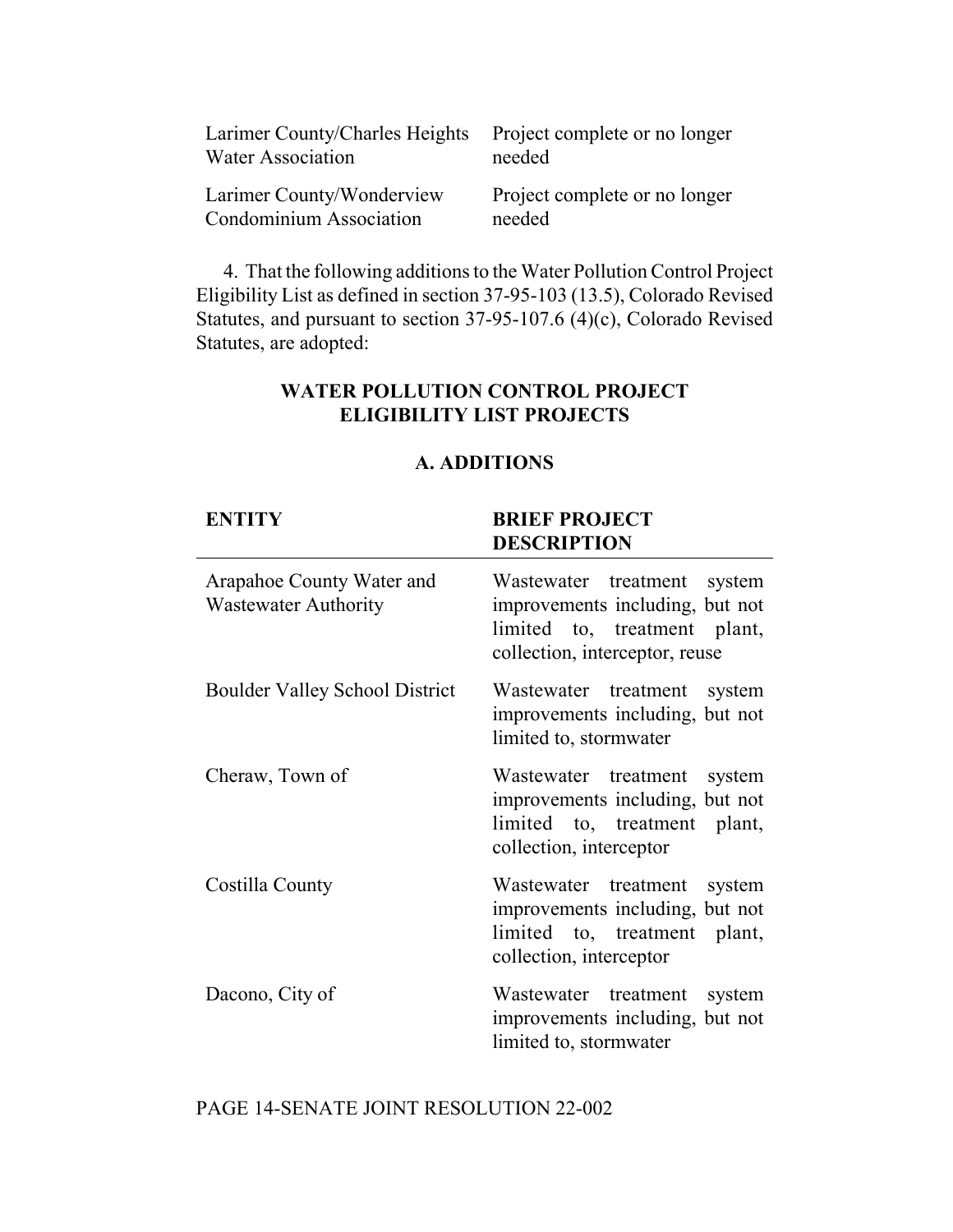| El Paso County                                       | Wastewater treatment system<br>improvements including, but not<br>limited to, stormwater, nonpoint<br>source                             |
|------------------------------------------------------|------------------------------------------------------------------------------------------------------------------------------------------|
| Elbert County/Agate Wastewater<br>System             | Wastewater treatment<br>system<br>improvements including, but not<br>limited to, treatment plant,<br>collection, interceptor             |
| Federal Heights, City of                             | Wastewater treatment<br>system<br>improvements including, but not<br>limited to, treatment plant,<br>collection, interceptor, stormwater |
| Fleming, Town of                                     | Wastewater treatment system<br>improvements including, but not<br>limited to, biosolids                                                  |
| Fort Garland Water and<br><b>Sanitation District</b> | Wastewater treatment<br>system<br>improvements including, but not<br>limited to, treatment plant,<br>biosolids, collection, interceptor  |
| Greeley, City of                                     | Wastewater treatment system<br>improvements including, but not<br>limited to, treatment plant,<br>collection, interceptor, stormwater    |
| Hidden Valley Water District                         | Wastewater treatment<br>system<br>improvements including, but not<br>limited to, treatment plant,<br>collection, interceptor             |
| Larimer County/Sennett's Brick<br>Subdivision        | Wastewater<br>treatment<br>system<br>improvements including, but not<br>limited to, treatment plant,<br>collection, interceptor          |

# PAGE 15-SENATE JOINT RESOLUTION 22-002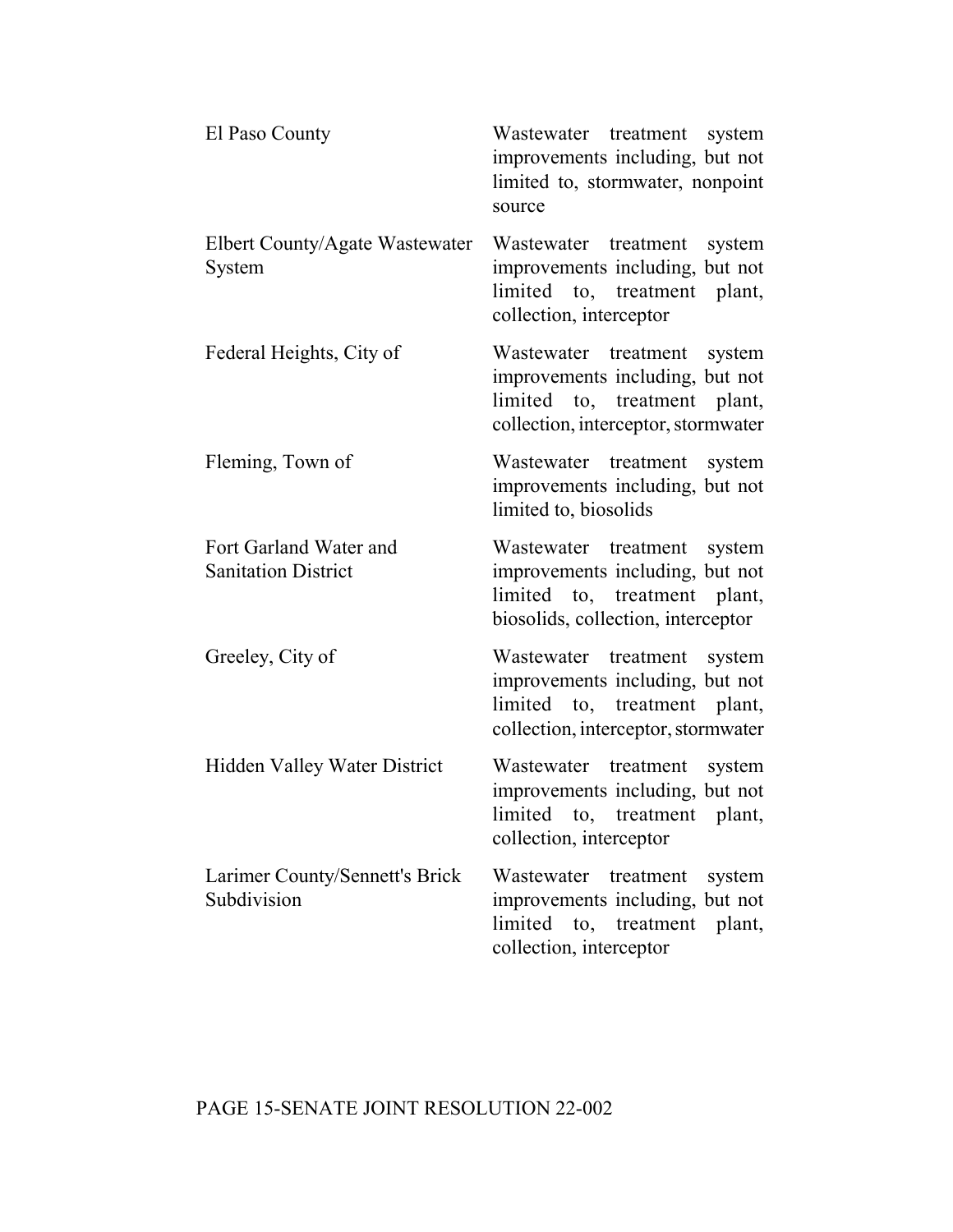| Lowell Whiteman School, Inc.<br>dba Steamboat Mountain School               | Wastewater treatment system<br>improvements including, but not<br>limited to, treatment plant,<br>collection, interceptor, green<br>infrastructure                                |
|-----------------------------------------------------------------------------|-----------------------------------------------------------------------------------------------------------------------------------------------------------------------------------|
| Mead, Town of                                                               | Wastewater treatment<br>system<br>improvements including, but not<br>limited to, treatment plant,<br>biosolids, collection, interceptor,<br>stormwater, reuse, nonpoint<br>source |
| Meridian Service Metropolitan<br>District                                   | Wastewater treatment system<br>improvements including, but not<br>limited to, treatment plant,<br>collection, interceptor,<br>stormwater, green infrastructure                    |
| Moffat, Town of                                                             | Wastewater treatment<br>system<br>improvements including, but not<br>limited to, treatment<br>plant,<br>collection, interceptor, green<br>infrastructure                          |
| Montrose, City of                                                           | Wastewater treatment<br>system<br>improvements including, but not<br>limited to, treatment plant,<br>collection, interceptor, stormwater                                          |
| <b>Purgatory Metropolitan</b><br>District/La Plata/San Juan<br>Sub-District | Wastewater treatment system<br>improvements including, but not<br>limited to, treatment plant,<br>collection, interceptor                                                         |
| Sugar City, Town of                                                         | Wastewater treatment system<br>improvements including, but not<br>limited to, treatment plant,<br>collection, interceptor,<br>stormwater, nonpoint source                         |

# PAGE 16-SENATE JOINT RESOLUTION 22-002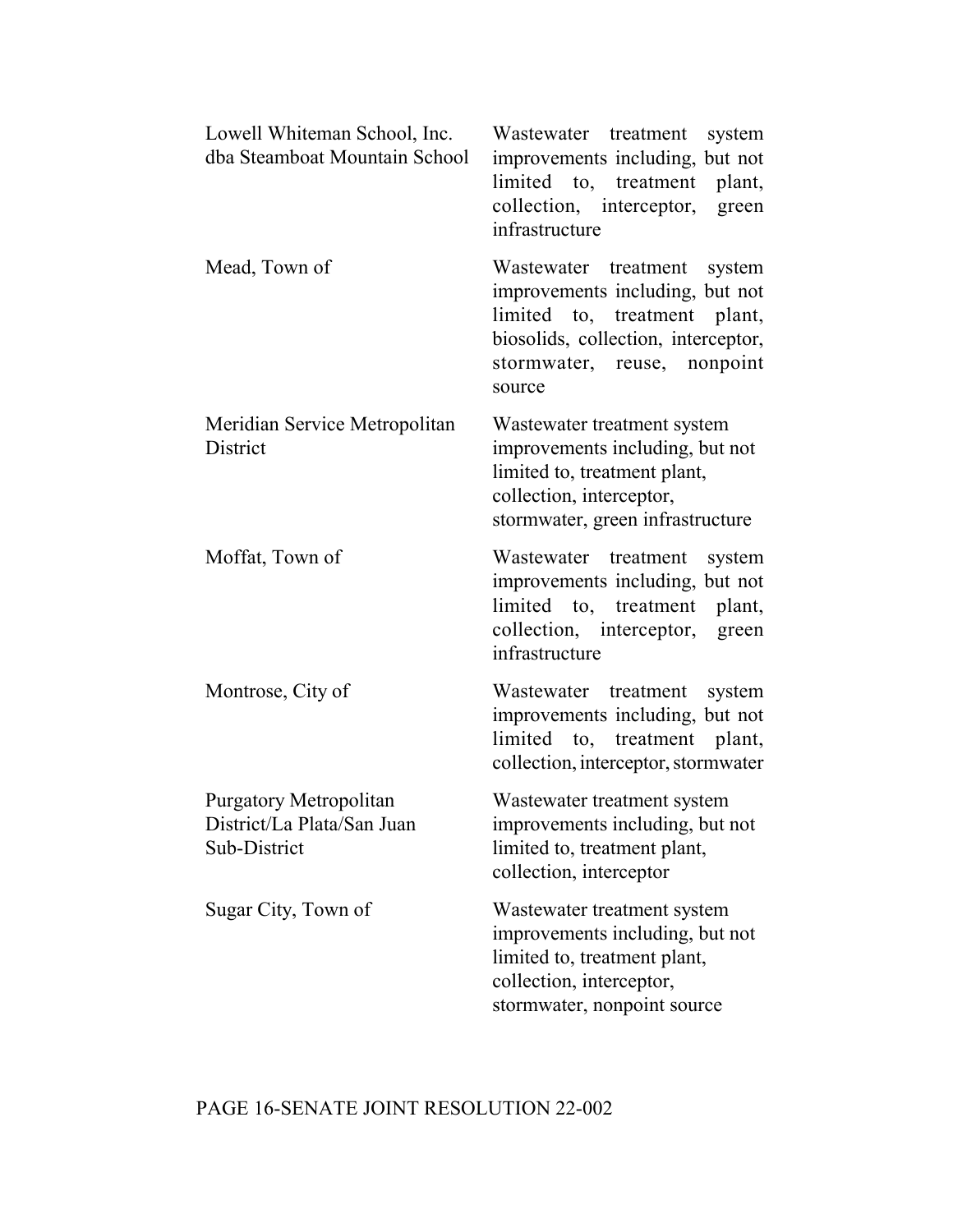| Todd Creek Village<br>Metropolitan District         | Wastewater treatment system<br>improvements including, but not<br>limited to, treatment plant,<br>collection, interceptor |
|-----------------------------------------------------|---------------------------------------------------------------------------------------------------------------------------|
| West Glenwood Springs<br><b>Sanitation District</b> | Wastewater treatment system<br>improvements including, but not<br>limited to, treatment plant,<br>collection, interceptor |

5. That the following modifications to projects from the previous Water Pollution Control Project Eligibility List as defined in section 37-95-103 (13.5), Colorado Revised Statutes, and pursuant to section 37-95-107.6 (4)(c), Colorado Revised Statutes, due to name or project change, are adopted:

#### **B. MODIFICATIONS**

| <b>ENTITY</b>                                       | <b>STATUS</b>                                                                  |
|-----------------------------------------------------|--------------------------------------------------------------------------------|
| Academy Water and Sanitation<br>District            | Project change, adding nonpoint<br>source                                      |
| Alamosa County/Mosca<br><b>Improvement District</b> | Project change, adding reuse                                                   |
| Buffalo Mountain Metropolitan<br>District           | Project change, adding stormwater                                              |
| Byers Water and Sanitation<br>District              | Project change, adding biosolids,<br>nonpoint source                           |
| Cherokee Metropolitan District                      | Project change, adding green<br>infrastructure                                 |
| Cortez, City of                                     | Project change, adding nonpoint<br>source                                      |
| Delta, City of                                      | Project change, adding<br>stormwater, green infrastructure,<br>nonpoint source |

## PAGE 17-SENATE JOINT RESOLUTION 22-002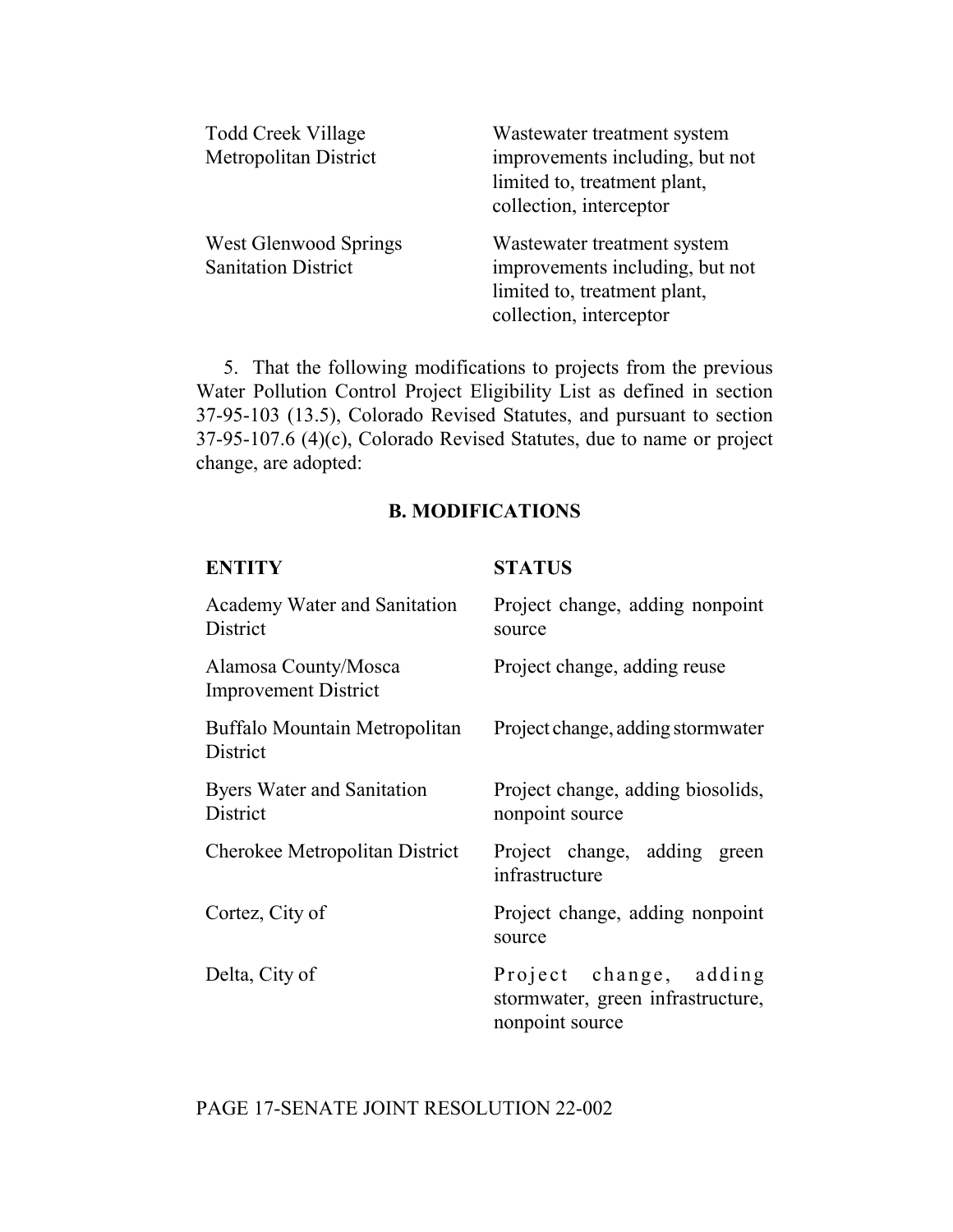| Durango, City of                                          | Project change, adding nonpoint<br>source                    |
|-----------------------------------------------------------|--------------------------------------------------------------|
| Eckley, Town of                                           | Project change, adding stormwater                            |
| Evans, City of                                            | Project change, adding green<br>infrastructure               |
| Gunnison, City of                                         | Project change, adding stormwater                            |
| Kiowa Water and Wastewater<br>Authority                   | Project change, adding nonpoint<br>source                    |
| La Junta, City of                                         | Project change, adding green<br>infrastructure               |
| Maybell, Town of                                          | Project change, adding collection,<br>interceptor            |
| Mount Crested Butte, Town of                              | Project change, adding nonpoint<br>source                    |
| Mt. Crested Butte Water and<br><b>Sanitation District</b> | Project change, adding nonpoint<br>source                    |
| Mount Vernon Country Club<br>Metropolitan District        | Project change, adding stormwater                            |
| Nederland, Town of                                        | Project change, adding nonpoint<br>source                    |
| Olathe, Town of                                           | Project change, adding green<br>infrastructure               |
| Ovid, Town of                                             | Project change, adding nonpoint<br>source                    |
| Pagosa Area Water and<br><b>Sanitation District</b>       | Project change, adding stormwater                            |
| Parker Water and Sanitation<br>District                   | Project change, adding<br>green<br>infrastructure, biosolids |
| Perry Park Water and Sanitation<br>District               | Project change, adding biosolids,<br>nonpoint source         |

# PAGE 18-SENATE JOINT RESOLUTION 22-002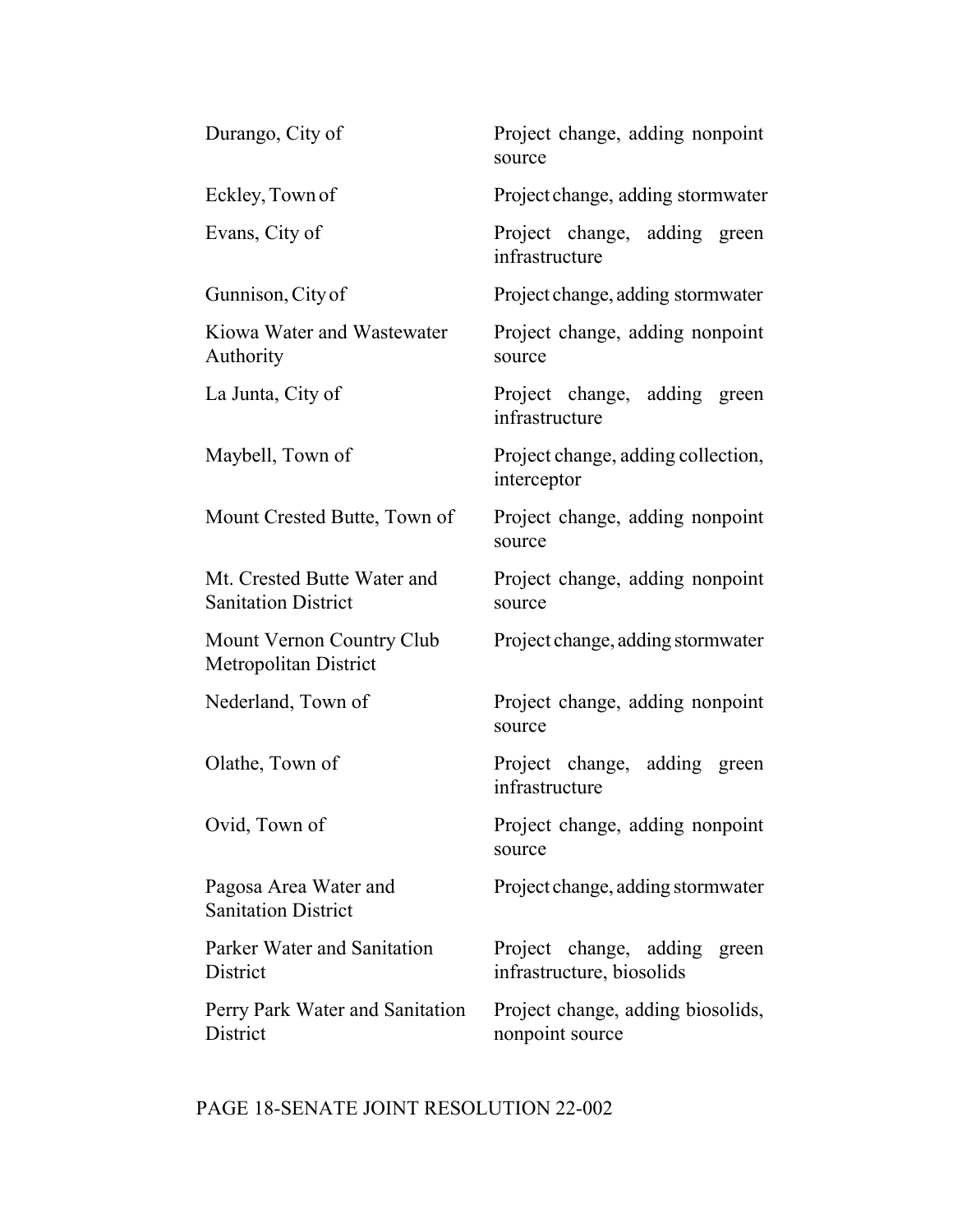| Pitkin County                                  | Project change, adding nonpoint<br>source      |
|------------------------------------------------|------------------------------------------------|
| Platteville, Town of                           | Project change, adding biosolids               |
| Pueblo West Metropolitan<br>District           | Project change, adding nonpoint<br>source      |
| Red Cliff, Town of                             | Project change, adding green<br>infrastructure |
| Silverthorne Dillon Joint Sewer<br>Authority   | Project change, adding nonpoint<br>source      |
| Steamboat Springs, City of                     | Project change, adding nonpoint<br>source      |
| Sterling, City of                              | Project change, adding nonpoint<br>source      |
| West Jefferson County<br>Metropolitan District | Project change, adding green<br>infrastructure |
| Westminster, City of                           | Project change, adding stormwater              |

6. That the following deletion from the previous Water Pollution Control Project Eligibility List as defined in section 37-95-103 (13.5), Colorado Revised Statutes, and pursuant to section 37-95-107.6 (4)(c), Colorado Revised Statutes, due to completion, funding from other resources, ineligibility for WPCRF assistance, or achieving compliance, is adopted:

### **C. DELETION**

| <b>ENTITY</b>              | <b>STATUS</b>                 |
|----------------------------|-------------------------------|
| Hidden Valley Mutual Water | Project complete or no longer |
| Co.                        | needed                        |

## PAGE 19-SENATE JOINT RESOLUTION 22-002